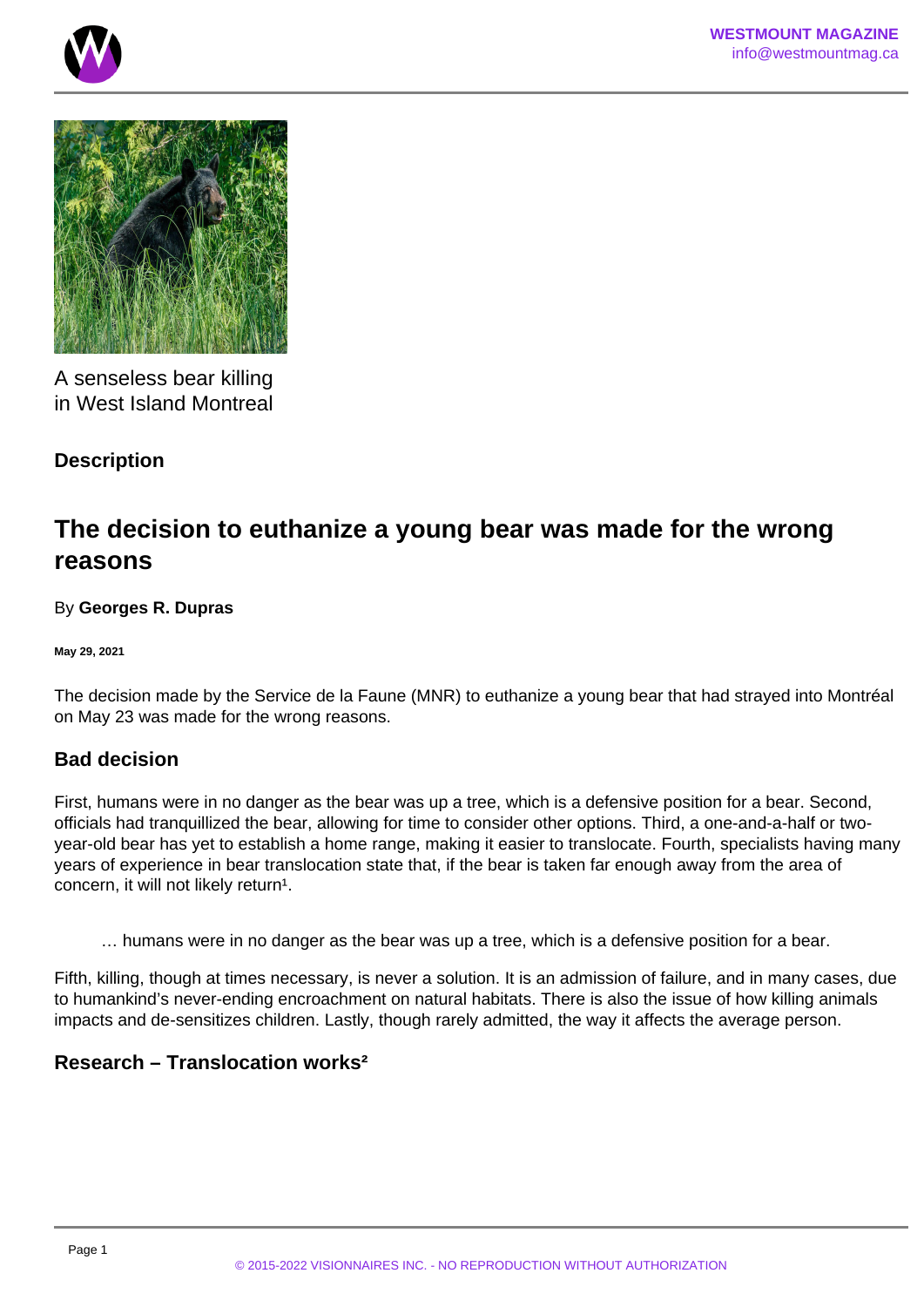



Two-year-old black bears – Image: courtesy of Mike McIntosh, Bear With Us

"Translocation of nuisance black bears doesn't affect their survival rate ². I think that it's important to recognize that translocation can really be an effective management tool", says Javan Bauder, who conducted his research as a postdoctoral research assistant with the Illinois Natural History Survey. "Just because you translocate nuisance individuals doesn't mean they are going to have low survival rates".

Researchers looked back on 38 years of data which included 1,233 marked and translocated nuisance black bears. This data was used to estimate annual mortality rates for both hunted and non-hunted reasons. The review was to estimate bear survival rates for non-translocated individuals that aren't nuisance bears to act as a control group. The research showed that the "further away" the bears were taken, the higher the survival rate when it came to hunting and non-hunting reasons. "We were surprised at that," Bauder said.

He figured that moving away from the sources they knew would impact their survivability. When this is not done they become more susceptible to recreational hunting and other human factors. Translocated survival for nuisance bears was lower than that of other bears when their behaviours were affected due to the proximity of their release to human settlements.

'… specialists having many years of experience in bear translocation state that, if the bear is taken far enough away from the area of concern, it will not likely return.'

"Our study suggests that translocation is an effective way of mitigating human-bear conflict and doesn't seem to be reducing the survival of the bears."

One bear specialist<sup>3</sup> here in Canada, who has worked in this field for many years, has successfully translocated bears, including older bears. He sees no reason to suggest that a 1.5 to 2-year-old cannot be translocated with the desired results. The trick is to ensure the bear is taken far enough away from the area of concern, and that bear attractants are removed from homes and cottages.

### **Resources stretched and underfunded**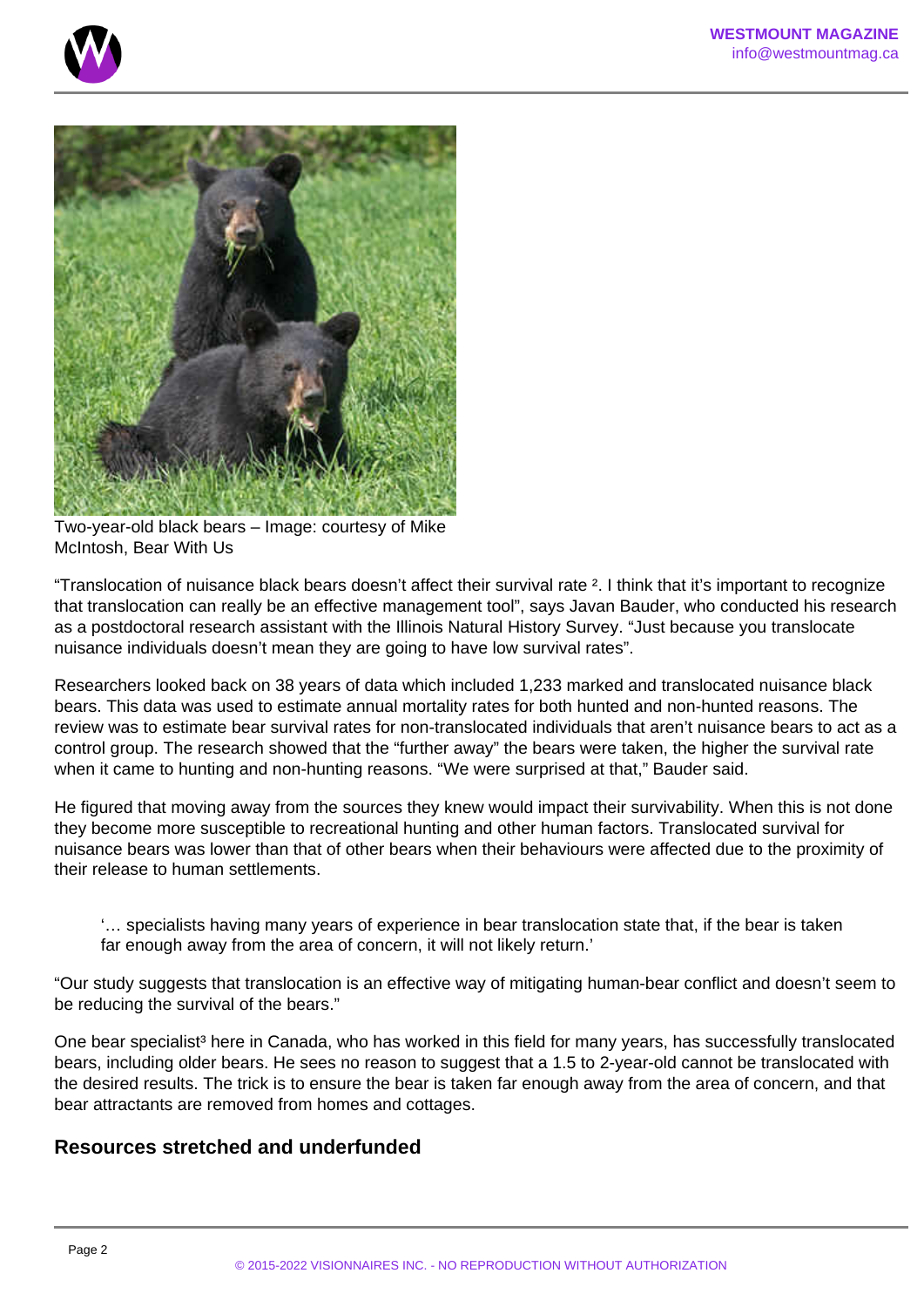Wildlife services are grossly underfunded and, when you factor in the vast regions each conservation officer (CO) is responsible for, things begin to fall into place.

#### Beyond an old boys club

It is truly sad that this province, and others, are still catering to special interest groups by practicing political conservation rather than true conservation. That said, officials in each province should recognize that they are here to respond to the needs and concerns of every citizen, regardless of where they live. Wildlife issues would better be served if each province could allocate sufficient funds to allow COs to address issues in a timely manner.

'With our present loss of species and environmental destruction, it is time to stop sacrificing true conservation in the interest of political gain (rural ridings), budgets and expediency.'

Mandatory and ongoing training for COs is required to minimize injuries and unnecessary killing. This training would include state-of-the-art technologies and a clear understanding of changing social values. Human resources should be chosen with care and those whose backgrounds and mindsets do not lend well to this specialized field should not be chosen.

With our present loss of species and environmental destruction, it is time to stop sacrificing true conservation in the interest of political gain (rural ridings), budgets and expediency.

- 1. See Research paragraph
- 2. Translocation of Nuisance Black Bears. Article by Dana Kobilinsky, Associate Editor for the Wildlife Society
- 3. Mike McIntosh, Bear With Us

Feature image: Enric Cruz López from Pexels

Read also: [other articles by Georges R. Dupras](https://www.westmountmag.ca/?s=georges+dupras)

Georges R. Dupras has advocated for animals for over fifty years. A member of the International Association for Bear Research and Management (IBA), a Director of the Animal Alliance of Canada (AAC), Quebec Representative of Zoocheck Canada and past Board member of the Canadian SPCA, he worked on the original Save the Seal campaign in 1966 that culminated in the founding of the International Fund for Animal Welfare (IFAW) in 1969. Georges Dupras has published two books, Values in Conflict and the eBook Ethics, a Human